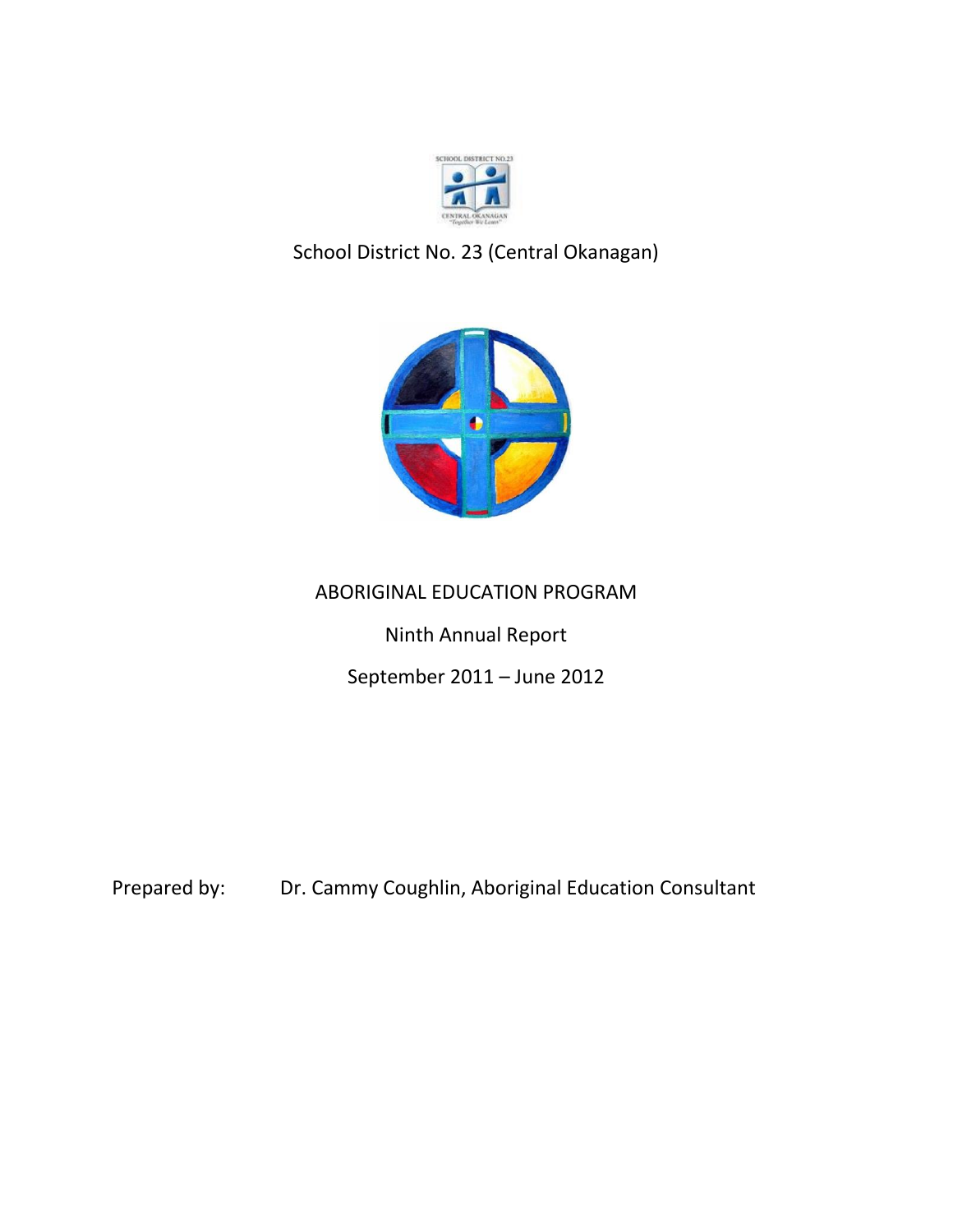## Introduction

We acknowledge that School District No. 23 (Central Okanagan) operates within the Traditional Territory of the Okanagan Nation – the syilx People. In partnership with the Aboriginal communities of the Central Okanagan, the District is committed to upholding the following five guiding principles in support of Aboriginal student success. We believe it is important to:

- 1. Honour and acknowledge the people, traditional territory, and history of the Okanagan people;
- 2. Acknowledge the traditional teachings of the Elders and the wisdom of Aboriginal cultures;
- 3. Promote a learning environment where Aboriginal students feel confident, proud of their ancestry, and a sense of belonging in school;
- 4. Provide educational opportunities that enhance academic success, and;
- 5. Develop shared responsibility and mutual respect through ongoing dialogue and strong relationships that recognize the cultural differences and diverse needs of Aboriginal students.

The District's Aboriginal Education Program continues to be supported by the Ministry of Education, through targeted funding. Funding is directly related to the number of Aboriginal students who have been identified as having First Nations (status or non-status, on or off reserve), Métis Nation, or Inuit ancestry. Since 2004, the Aboriginal student population has continued to increase, and is one of the highest growing demographics in Canada. In the 2011- 2012 school year, 2182 students claimed Aboriginal ancestry. Of those students, 2133 received service from the Aboriginal Education Program. This amount equates to approximately 10% of the total District student population.

Staffing has fluctuated according to the needs and goals of the program. By the end of the 2011-2012 school year, the program employed 32 Aboriginal Student Advocates, three Certified Education Assistants, five secondary Teacher Tutors, two full-time clerical positions, a Cultural Facilitator, Okanagan Language Instructor, and a District Principal of Aboriginal Education. Various local Aboriginal community members provided support to the cultural program as needed, and on a fee for service basis.

This report serves as a means to outline some of the relevant District-wide achievements and provide a focus for continued dialogue as the next Aboriginal Enhancement Agreement is renewed during the 2012-2013 school year.

The Ninth Annual Report will address the four goals of the District's first Aboriginal Education Enhancement Agreement, and the progress made towards reaching the goals. The goals, although numbered, do not represent importance over the other. The District believes that addressing the needs of the whole child is of utmost importance and critical to student success.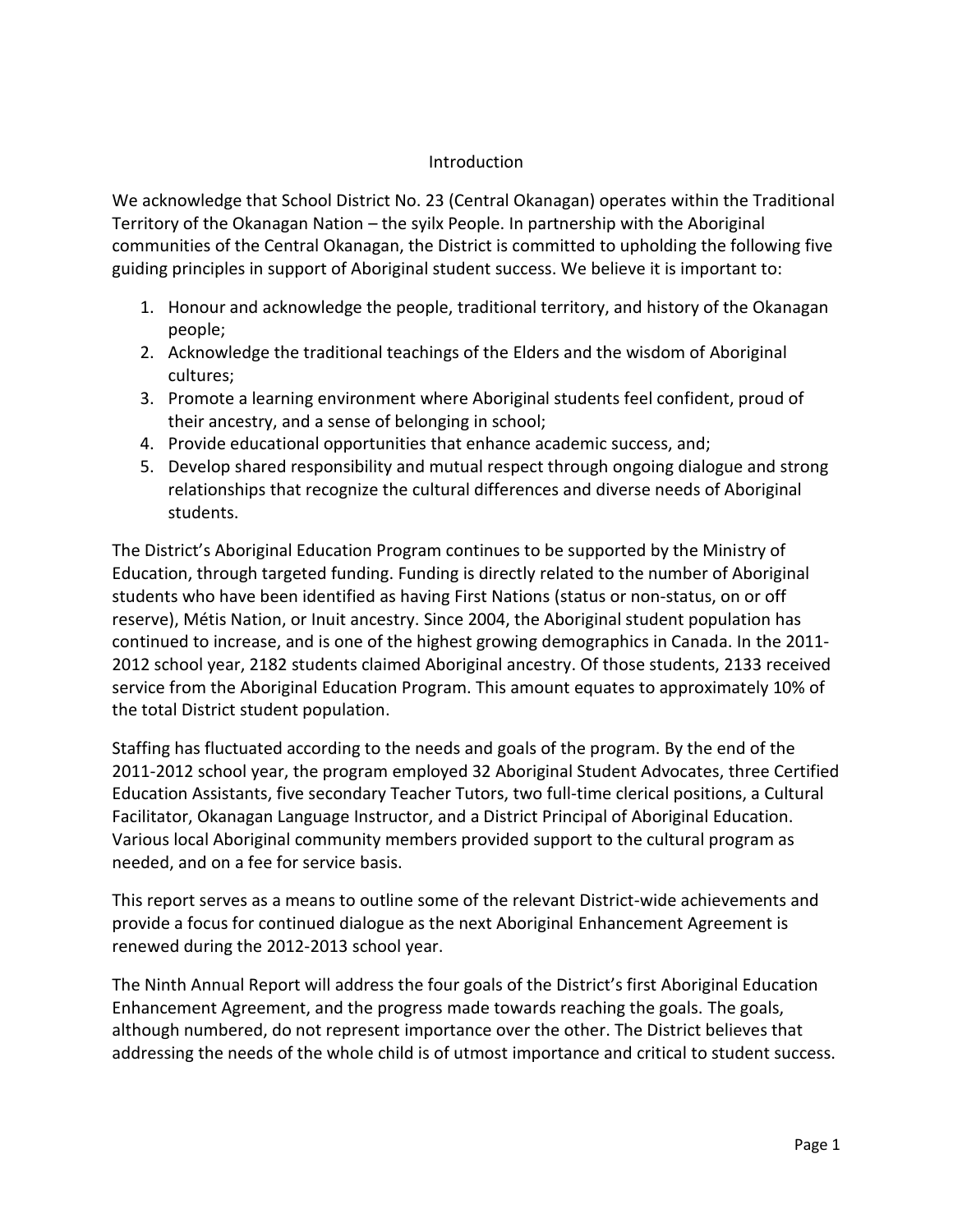The four goals are listed as follows:

## **Goal #1: EMOTIONAL**

*To increase a sense of belonging, self-respect, and pride of heritage for Aboriginal students*

Objectives:

1.1: Improved attendance rates and decreased tardiness rates for Aboriginal students 1.2: Increased Aboriginal student recognition in areas such as academics, athletics, citizenship, leadership and fine arts 1.3: UBC - eMentoring Program in collaboration with SD23

## **Goal #2: SPIRITUAL**

*To increase awareness and knowledge of Aboriginal histories, traditions, cultures, and language*

Objectives:

2.1: Increased number of Aboriginal students enrolled in an Okanagan Language program in elementary, middle, and secondary schools

2.2: Increased number of Aboriginal students participating in school-based, district, and community activities

## **Goal #3: PHYSICAL**

*To increase awareness of healthy choices that will enhance the physical well-being of Aboriginal students*

3.1: Decreased number of students hungry in school

3.2: Increased student participation in active living

## **GOAL #4: INTELLECTUAL**

*To improve Aboriginal student academic achievement (K-12)*

4.1: Increased graduation rate with Dogwood completion 4.2: Increased number of K-12 students fully meeting or exceeding expectations in reading,

writing, and numeracy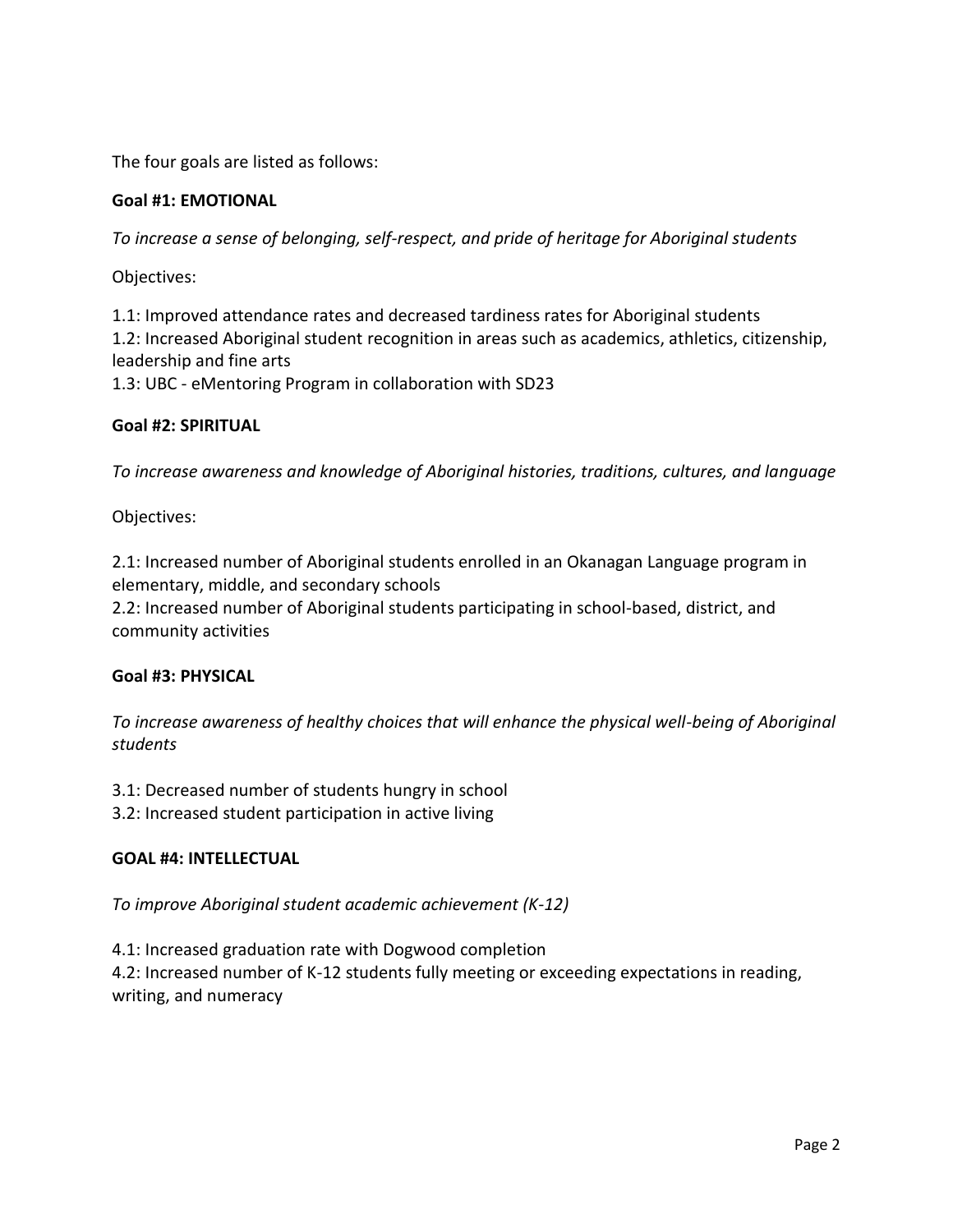## **Goal #1: Emotional**

*To increase a sense of belonging, self-respect, and pride of heritage for Aboriginal students*

#### **Rationale**

We believe that a student's sense of belonging is fundamental to his or her school success and overall well-being. District data indicates that absences and tardiness are higher for Aboriginal students than the general student population in schools at the K-12 level. Therefore, we are committed to implementing initiatives that increase Aboriginal students' positive sense of belonging, self-respect, pride of heritage, and commitment to staying in school.

#### **Legend:**

| ASA:        | <b>Aboriginal Student Advocate</b>    |
|-------------|---------------------------------------|
| ACD:        | <b>Aboriginal Cultural Department</b> |
| <b>ATT.</b> | Aboriginal Teacher Tutor              |

**ASA: Aboriginal Student Advocate OLI: Okanagan Language Instructor DAP:** District Aboriginal Principal **ATT: Aboriginal Teacher Tutor DLT: District Learning Team**

| Objective                          | Grade(s) | Initiative(s)                                                   |
|------------------------------------|----------|-----------------------------------------------------------------|
| 1.1:                               | $K-12$   | ASA, ACD, ATT, DAP                                              |
| Improved attendance rates and      |          | - Contact and communication with Aboriginal families and        |
| decreased tardiness rates for      |          | school district staff                                           |
| Aboriginal students                |          | - Daily record-keeping to closely monitor students              |
|                                    |          |                                                                 |
| 1.2:                               | $K-12$   | ASA, ATT, ACD, DLT, OLI, DAP                                    |
| Increased Aboriginal student       |          | - All Elementary ASAs were provided individual and focused      |
| recognition in areas such as       |          | training and support from DLT on the Early Learning Profile,    |
| academics, athletics, citizenship, |          | and ways to support struggling readers                          |
| leadership and fine arts           |          | - Direct early intervention via ASAs in academics (K-7)         |
|                                    |          | - ATT: Direct instruction for secondary students with qualified |
|                                    |          | teachers in individual and small group settings (10-12)         |
|                                    |          | - ASAs provide incentives and rewards to students for their     |
|                                    |          | achievements: stickers, certificates, lunch, pencils, etc.      |
|                                    |          | - ASA/DAP: Selected students in middle school and high school   |
|                                    |          | were accompanied to the Junior National Racquetball             |
|                                    |          | Championships in Winnipeg, MB. Students were profiled on        |
|                                    |          | the Aboriginal Peoples Television Network                       |
|                                    |          | - DAP: Students were accompanied to a 24 hour Drum-a-thon       |
|                                    |          | to Whistler, BC to promote and encourage student leadership     |
|                                    |          | initiatives in Aboriginal education                             |
|                                    |          | - OLI: Students performed Okanagan songs and drummed at         |
|                                    |          | Harmony Day assemblies on the Westside (K-7)                    |
|                                    |          | - OLI: Song and drum training with students in after school     |
|                                    |          | Okanagan Language and Culture programs (7-9)                    |
|                                    |          | - ASA/ACD/ATT/OLI/DAP: Annual Aboriginal Graduation             |
|                                    |          | Celebration Ceremony honoring and recognizing 171               |
|                                    |          | graduating students (12)                                        |
|                                    |          | - ASA/DAP: Aboriginal Career Fair (7-12)                        |
|                                    |          |                                                                 |
| 1.3:                               | $7 - 12$ | - ASA/DAP: Connecting students to university mentors            |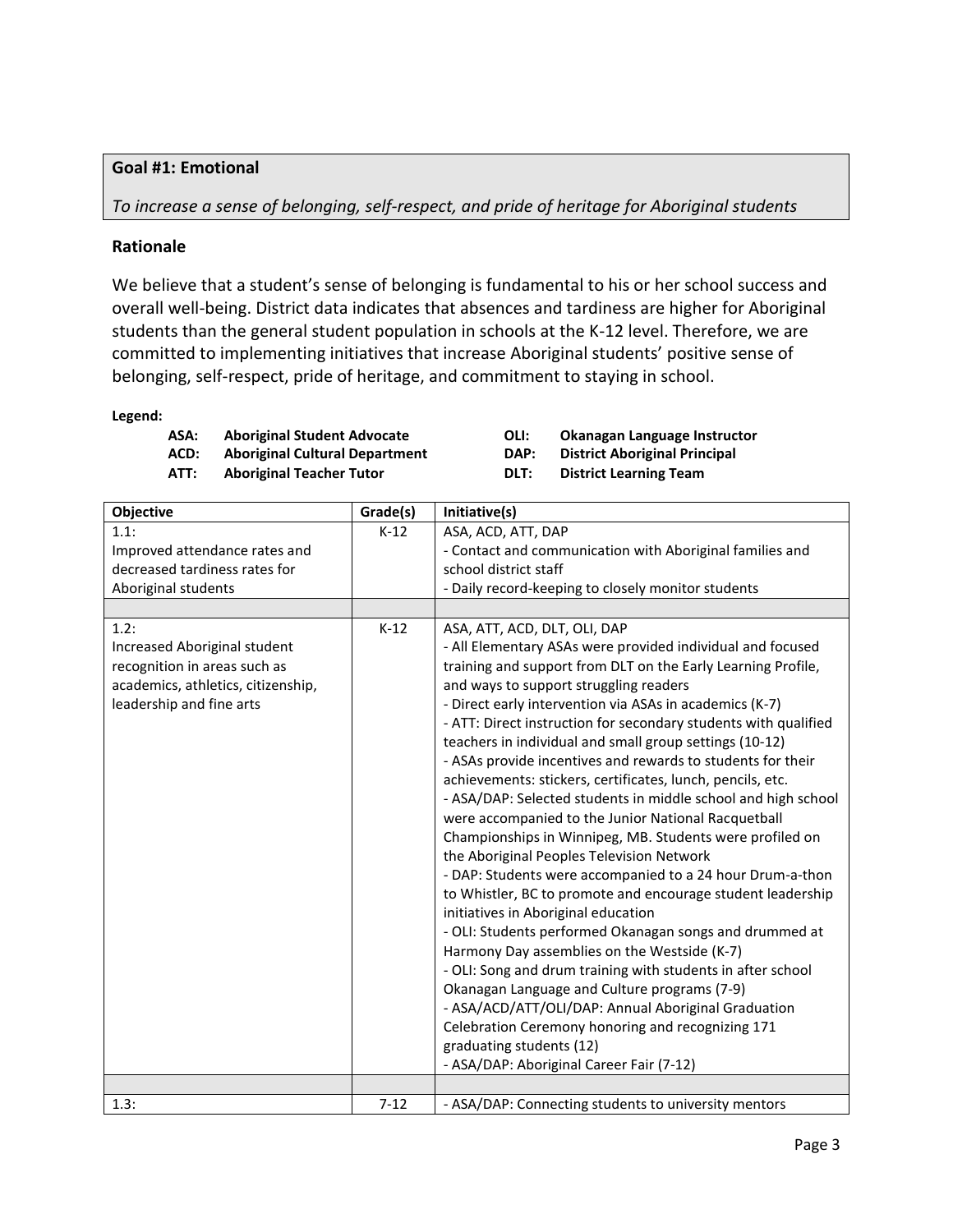| UBC - eMentoring Program in | through a social media network. Full implementation to begin |
|-----------------------------|--------------------------------------------------------------|
| collaboration with SD23     | Sept. 2012                                                   |
|                             |                                                              |

**Goal #2: Spiritual**

*To increase awareness and knowledge of Aboriginal histories, traditions, cultures, and language*

#### **Rationale**

The teachings of Aboriginal histories, traditions, cultures and language are critical to ensuring that this knowledge will be passed on to future generations of Aboriginal peoples. It also gives students a sense of pride of their rich and unique Aboriginal heritages.

| Objective                                                                                                                                      | Grade(s)  | Initiative(s)                                                                                                                                                                                                                                                                                                                                                                                                                                                                                                                                                                                                                                                                                                                                                                                                                                                                                                                                                                                                                                                                                                                                                                                                             |
|------------------------------------------------------------------------------------------------------------------------------------------------|-----------|---------------------------------------------------------------------------------------------------------------------------------------------------------------------------------------------------------------------------------------------------------------------------------------------------------------------------------------------------------------------------------------------------------------------------------------------------------------------------------------------------------------------------------------------------------------------------------------------------------------------------------------------------------------------------------------------------------------------------------------------------------------------------------------------------------------------------------------------------------------------------------------------------------------------------------------------------------------------------------------------------------------------------------------------------------------------------------------------------------------------------------------------------------------------------------------------------------------------------|
| 2.1:<br>Increased number of Aboriginal<br>students enrolled in an Okanagan<br>Language program in elementary,<br>middle, and secondary schools | $K-6$     | - OLI/ACD: Provided an Okanagan Cultural & Awareness<br>program to elementary schools on the Westside (CTE, GPE,<br>SLE). Over 800 students had the opportunity to explore the<br>Okanagan culture, learn some words, sing songs and drum both<br>in classrooms and at school-wide assemblies                                                                                                                                                                                                                                                                                                                                                                                                                                                                                                                                                                                                                                                                                                                                                                                                                                                                                                                             |
|                                                                                                                                                | $7-9$     | - OLI/ACD/ASA: After-school programs were offered at CNB and<br>GMS which offered enhanced language and cultural<br>opportunities for middle school students                                                                                                                                                                                                                                                                                                                                                                                                                                                                                                                                                                                                                                                                                                                                                                                                                                                                                                                                                                                                                                                              |
|                                                                                                                                                | $10 - 12$ | - OLI/ACD/ASA: An after-school program was offered at MBS<br>which offered enhanced language and cultural opportunities<br>for secondary school students                                                                                                                                                                                                                                                                                                                                                                                                                                                                                                                                                                                                                                                                                                                                                                                                                                                                                                                                                                                                                                                                  |
|                                                                                                                                                |           |                                                                                                                                                                                                                                                                                                                                                                                                                                                                                                                                                                                                                                                                                                                                                                                                                                                                                                                                                                                                                                                                                                                                                                                                                           |
| 2.2:<br>Increased number of Aboriginal<br>students participating in school-<br>based, district, and community<br>activities                    | $K-7$     | - ASA: Students at all levels have the regular opportunity to<br>participate in cultural activities provided during Culture Clubs at<br>school. Students benefit from sharing this knowledge with non-<br>Aboriginal students                                                                                                                                                                                                                                                                                                                                                                                                                                                                                                                                                                                                                                                                                                                                                                                                                                                                                                                                                                                             |
|                                                                                                                                                | $K-12$    | - ACD/DAP: Aboriginal students have the opportunity to<br>participate in field trips and cultural events planned by both the<br>Aboriginal Education Department and/or community sponsors.<br>District planned trips include:<br><b>Primary Winter Gathering</b><br>Gr. 7 Movie & Lunch Celebration<br>$\overline{\phantom{a}}$<br>Gr. 8 Green Bay Cultural Retreat<br>$\overline{\phantom{a}}$<br><b>Aboriginal Grad Retreat</b><br>$\overline{\phantom{a}}$<br>Aboriginal Day Celebration (Lake Country)<br>$\overline{\phantom{a}}$<br>24 Hour Drum-a-thon Conference in Whistler, BC<br>$\overline{\phantom{a}}$<br>Junior National Racquetball Championships in Winnipeg<br>$\overline{\phantom{a}}$<br>Gr. 4 Field trips to the Kelowna Museum (field trips<br>$\overline{\phantom{a}}$<br>planned by teachers, but content provided by Ab Ed Dept)<br>Community sponsored collaborative planned trips include:<br>Okanagan College Pow Wow<br>$\overline{\phantom{a}}$<br>Lake Country Native Association Pow Wow<br>$\overline{\phantom{a}}$<br>Aboriginal Career Fair (UBC-O)<br>$\overline{\phantom{a}}$<br>Aboriginal Day Celebration (KiLowNa Friendship Society)<br>siya Celebration (Westbank First Nation) |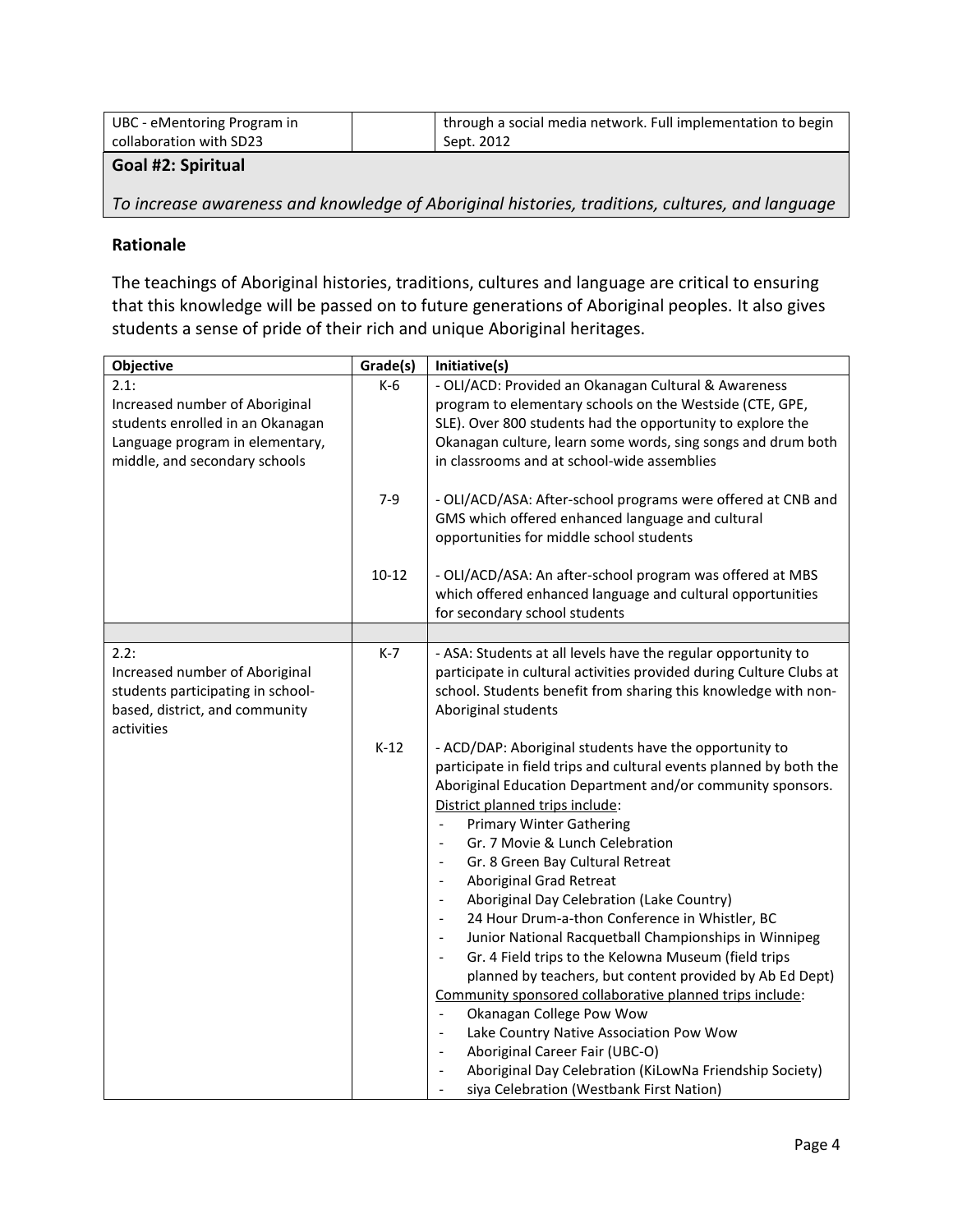## **Goal #3: Physical**

*To increase awareness of healthy choices that will enhance the physical well-being of Aboriginal students*

## **Rationale**

Students who make healthy choices and live healthy lifestyles can participate more fully in their learning.

| Objective                                                   | Grade(s) | Initiative(s)                                                                                                                                                                                                                                                                                                                                                                                                                                                                                                                 |
|-------------------------------------------------------------|----------|-------------------------------------------------------------------------------------------------------------------------------------------------------------------------------------------------------------------------------------------------------------------------------------------------------------------------------------------------------------------------------------------------------------------------------------------------------------------------------------------------------------------------------|
| 3.1:<br>Decreased number of students<br>hungry in school    | $K-12$   | - ASA: Schools are involved in the Bag Lunch Program for<br>students in need. Many ASAs operate the lunch program out of<br>their rooms<br>- ASAs provide a nutritious breakfast through Breakfast Clubs<br>- ASAs provide nutritional snacks in their rooms for Aboriginal<br>students at recess or after school<br>- ASAs may assist families to access the local food banks and/or<br>provide food at the school<br>- ASAs may provide regular hot lunches for Aboriginal students<br>through Aboriginal Education funding |
|                                                             |          |                                                                                                                                                                                                                                                                                                                                                                                                                                                                                                                               |
| 3.2:<br>Increased student participation in<br>active living | $7-12$   | - ASA provides mentoring and coaching to Aboriginal youth to<br>become active and involved at the local racquetball club<br>- ACD works with local presenters to share the different and<br>unique Aboriginal dances to both Aboriginal and non-Aboriginal<br>students. Programs are offered both during and after school                                                                                                                                                                                                     |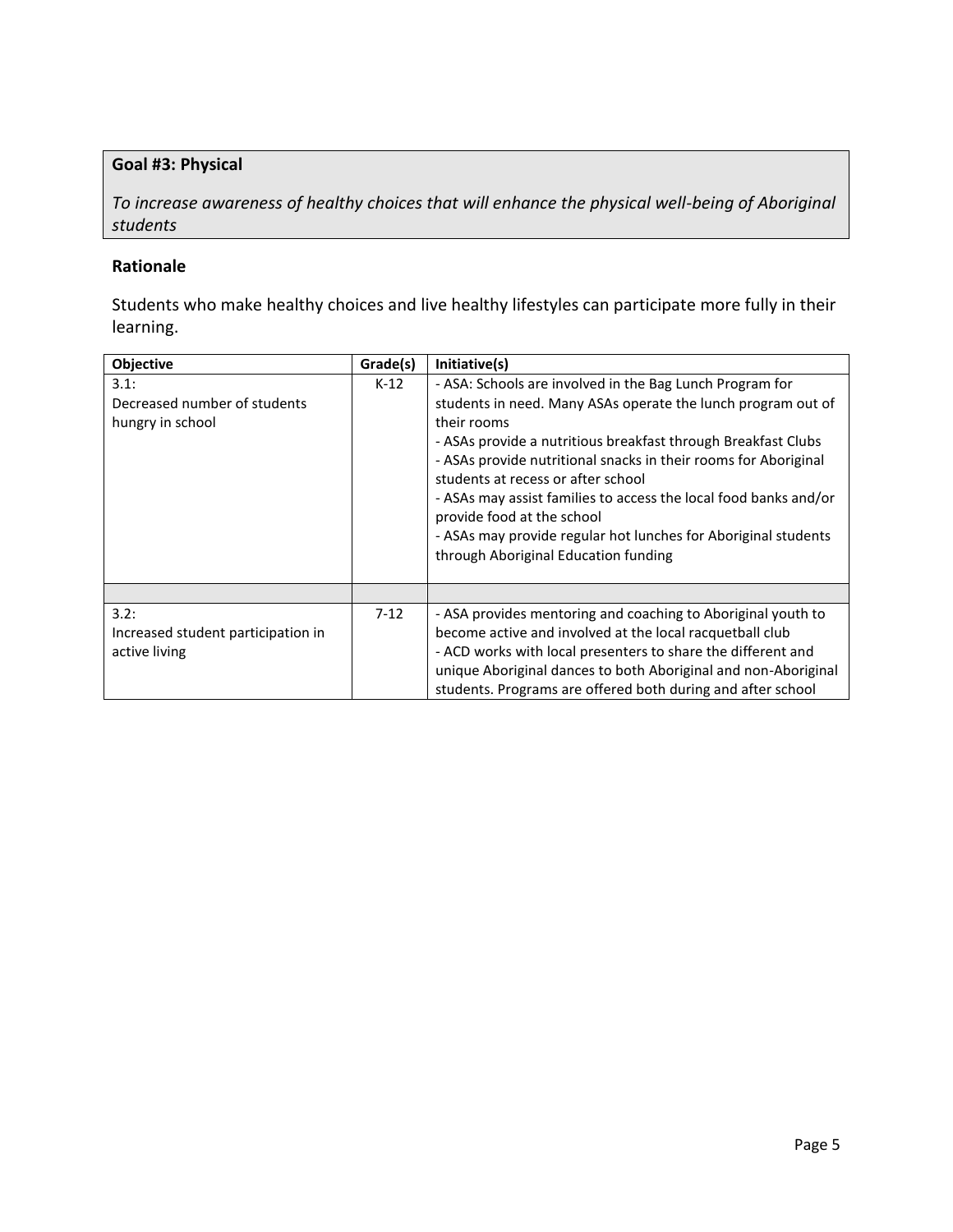## **Goal #4: Intellectual**

## *To improve Aboriginal student academic achievement (K-12)*

#### **Rationale**

Aboriginal students' performance in academic areas indicates that there needs to be a continued focus on improving the number of Aboriginal students meeting and/or exceeding grade level expectations in reading, writing, and numeracy. Improved student performance will lead to a greater number of Aboriginal students receiving Dogwood graduation.

| Objective                                                                                                                    | Grade(s) | Initiative(s)                                                                                                                                                                                                                                                                                                                                                                                                                                                                                                                                                                                                                                                                                                                                                                                                              |
|------------------------------------------------------------------------------------------------------------------------------|----------|----------------------------------------------------------------------------------------------------------------------------------------------------------------------------------------------------------------------------------------------------------------------------------------------------------------------------------------------------------------------------------------------------------------------------------------------------------------------------------------------------------------------------------------------------------------------------------------------------------------------------------------------------------------------------------------------------------------------------------------------------------------------------------------------------------------------------|
| 4.1:<br>Increased graduation rate with<br>Dogwood completion                                                                 | $K-12$   | The graduation rate increased to 60.9% which is an increase of<br>.9% from 2011-12.<br>- In October 2011, the Graduation Sub-Committee was formed<br>from the Aboriginal Advisory Committee to explore how the<br>upcoming Aboriginal Enhancement Agreement document will<br>address and support learners from Kindergarten to Grade 12,<br>which will lead to increased graduates with Dogwood<br>certificates<br>- The e-Mentoring project which began its preliminary launch in<br>late spring 2012, will allow Aboriginal students to connect with<br>university students who can act as mentors for students<br>- The Career Prep Department launched a program in the late<br>spring to encourage Aboriginal youth to mentor with Aboriginal<br>local businesses for future training and employment<br>opportunities |
|                                                                                                                              |          |                                                                                                                                                                                                                                                                                                                                                                                                                                                                                                                                                                                                                                                                                                                                                                                                                            |
| 4.2:<br>Increased number of K-12 students<br>fully meeting or exceeding<br>expectations in reading, writing, and<br>numeracy | $K-7$    | - All Elementary ASAs were provided extensive training and<br>support from the DLT on the District's Early Learning Profile<br>(ELP), and ways to support struggling readers in the classroom.<br>This will continue to be a focus next year, which may also<br>include middle school ASAs<br>- Direct early intervention via ASAs assisting with academics,<br>based on data from the ELP, and teacher guidance<br>- ASAs provided academic support via a "push-in" program in<br>the classroom (as opposed to pulling students out of the<br>classroom)<br>- ASAs were provided with culturally relevant early reading<br>books for students to augment the classroom's reading<br>program                                                                                                                               |
|                                                                                                                              | $7-9$    | - Certified Education Assistants provided academic support for<br>students at two of the middle schools<br>- ASAs provided academic support for students at three of the<br>middle schools                                                                                                                                                                                                                                                                                                                                                                                                                                                                                                                                                                                                                                 |
|                                                                                                                              | $1 - 9$  | - ASAs hosted Homework Clubs which supported student                                                                                                                                                                                                                                                                                                                                                                                                                                                                                                                                                                                                                                                                                                                                                                       |